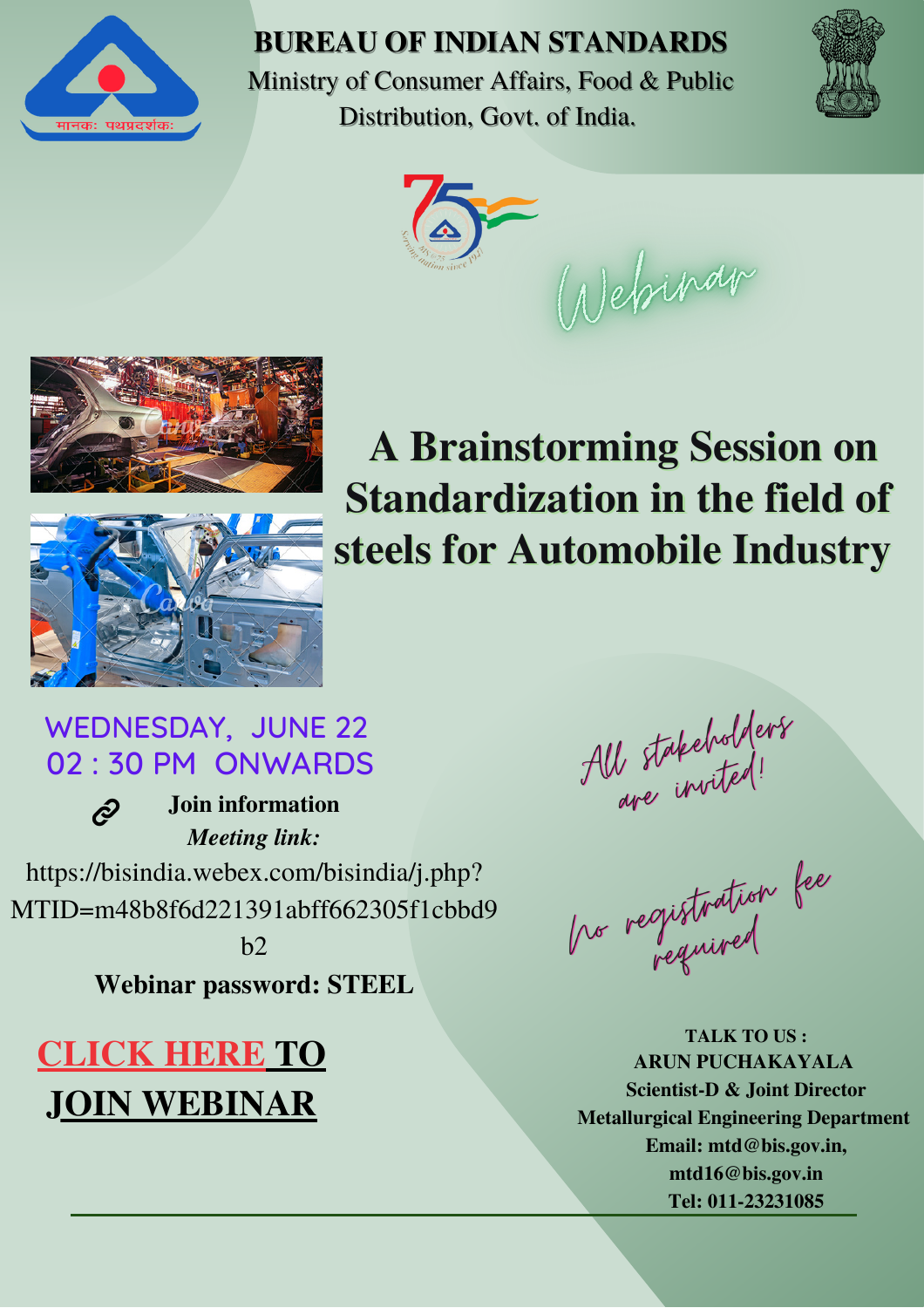# Themes & Objective of the Webinar

- The ground transportation automobile sector is highly segregated with a diversity of producers each with various needs. But the perspective of all producers is channelized to make transportation safer and more efficient, produce fewer emissions —of importance to both human health and global climate change.
- This journey for optimum realization and synergy amongst the manufacturers engaged in the automobile supply chain not exhaustive but comprising of steel makers, producers of automobile ancillaries and components and automobile makers.
- It is intended to provide a common platform for gathering information on emerging trends in steels used by the automobile industry which would be helping for the auto industry to catch up with regulatory compliance on emission norms and safety assessment program. The forum is intended to provide us with an opportunity both to identify and address Gap areas in standardization on steel for auto sector so as to take up new subjects for standards development concomitantly.
- To discuss on challenges encountered by the auto industry and probable solutions to mitigate those with development of steels of high strength-to-weight ratios. It is likely that the outcome of such discussions would help us in promoting common understanding of such products through formulation of Indian **Standards**